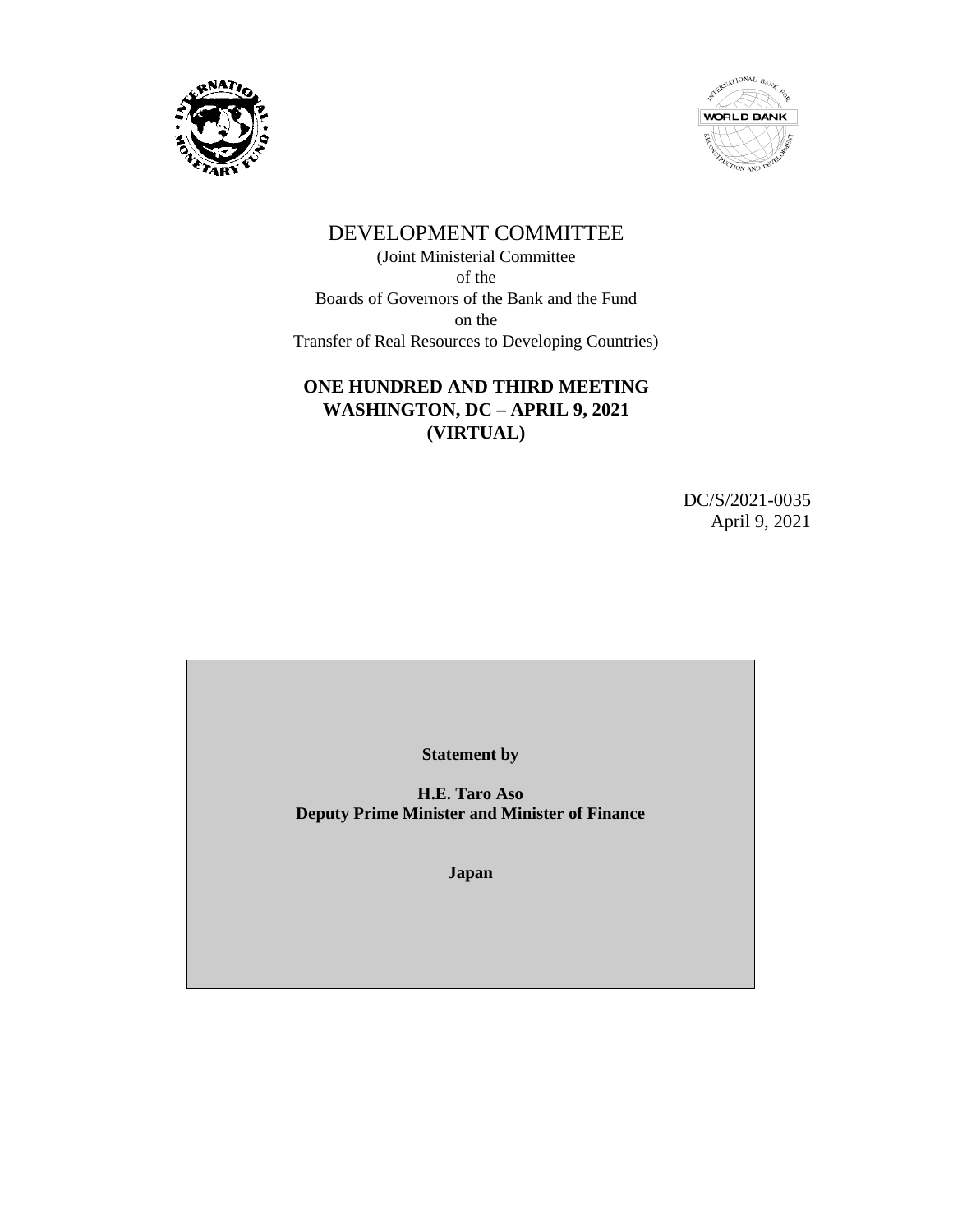#### **Statement by**

#### **H.E. Taro Aso Deputy Prime Minister and Minister of Finance**

#### **Japan**

#### **103rd Meeting of the Development Committee**

## **April 9, 2021 Washington, DC**

#### **(VIRTUAL)**

#### **1. Introduction**

As the COVID-19 pandemic is still ongoing, the international community needs to make collaborative efforts to swiftly overcome the crisis and achieve resilient recovery from the crisis, by enhancing preparedness for the next crisis, and building a sustainable society and the foundation for growth in the future.

#### **2. Overcoming the COVID-19 crisis**

First of all, our urgent priority is to contain the spread of COVID-19. To this end, it is essential to further accelerate the development, manufacturing, and distribution of vaccines, medicines, and diagnostics, and to ensure equitable access for all people, including in developing countries.

In this regard, Japan has been supporting the initiative of the Access to COVID-19 Tools Accelerator (ACT-A) including financial contribution to the COVAX Facility. Japan expects the World Bank Group (WBG) to further contribute to the four pillars of the ACT-A, namely vaccines, therapeutics, diagnostics and health system strengthening, together with other international organizations including the World Health Organization (WHO).

In particular, Japan welcomes the WBG's initiative to support the rollout of COVID-19 vaccines in developing countries, in coordination with the COVAX Facility. Japan is pleased to announce an additional contribution of US\$ 50 million to the Health Emergency Preparedness and Response Trust Fund (HEPRTF) in order to help developing countries to distribute vaccines through strengthening their capacities and developing medical facilities and equipment including cold chains. Japan encourages the WBG to accelerate their efforts to build robust health systems for ensuring equitable access to vaccines, and to continue to mobilize private finance through the Global Health Platform (GHP) of International Finance Corporation (IFC).

#### **3. Resilient recovery (preparedness for the next crisis, and building a sustainable society and foundation for growth)**

In the recovery phase from the ongoing crisis, it is important to address the following issues for the future.

#### **(1) Preparedness for the future crises**

First, we need to enhance our preparedness for future crises, building on our experiences of the COVID-19 pandemic.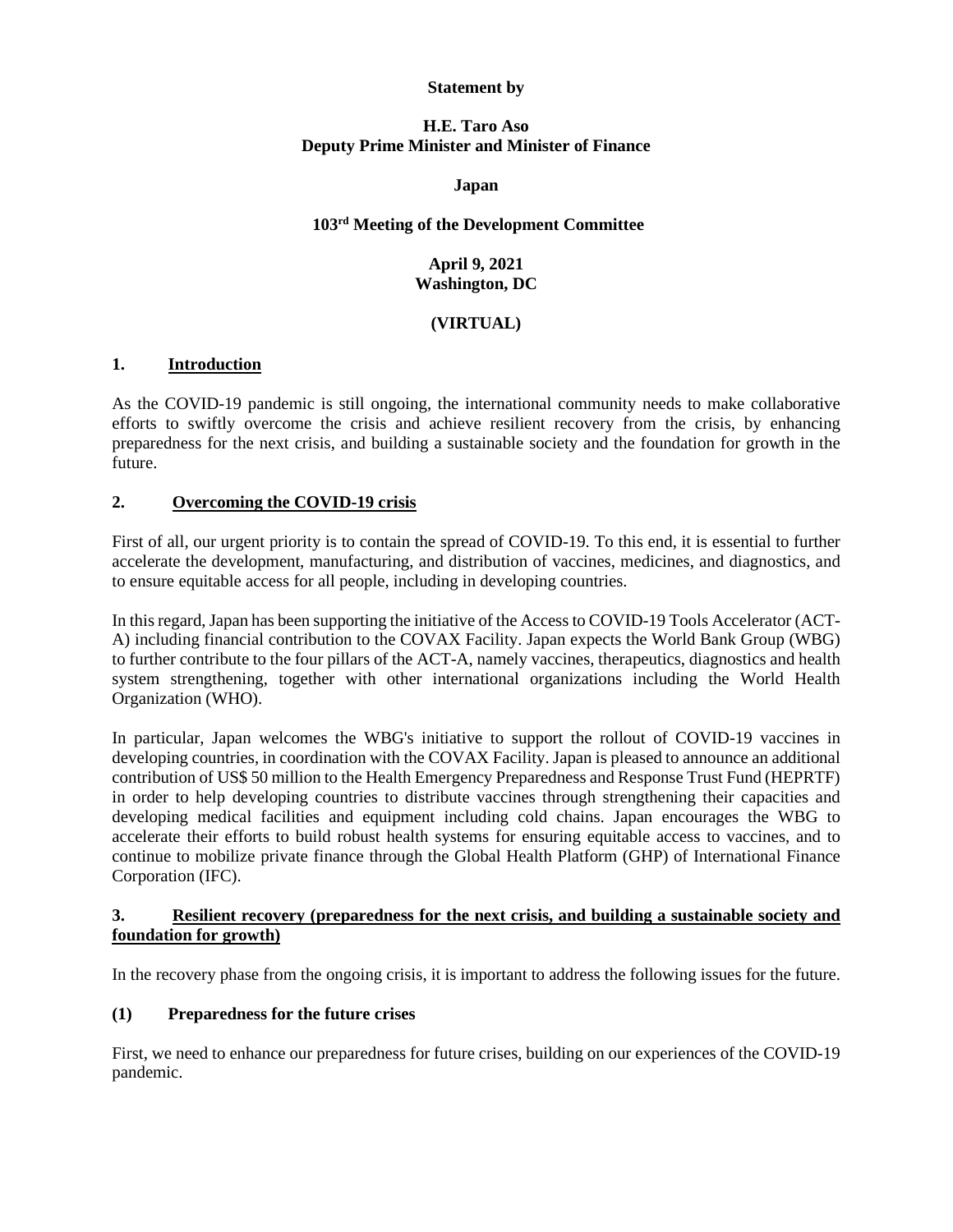#### **(i) Preparedness for pandemics**

Since COVID-19 will not be the last pandemic for mankind, it is critical to strengthen health systems for prevention, preparedness, and response to the next pandemic. To this end, achieving universal health coverage (UHC) has gained further importance. The experience of COVID-19 has shed light on the importance of developing a resilient health system that can detect, diagnose, isolate, and treat infected people in a precise and timely manner. Thus, we need to work on developing health-related human resources, health facilities and infrastructure along with securing medical equipment and supplies, as well as medical networks and sustainable health financing systems.

Promoting nutrition is another important element for achieving UHC. We need to tackle against serious threats stemming from malnutrition, such as stunting, weakened immune systems, and noncommunicable diseases. Japan will contribute to supporting developing countries in this area and work together with the WBG towards the Nutrition for Growth Summit to be held in Tokyo in December this year.

#### **(ii) Preparedness for natural disasters**

It is also becoming more important than ever before to prepare for natural disasters, in addition to prepare for a pandemic, as the risks of natural disasters have been rising due to climate change. As 10 years have passed since the occurrence of the Great East Japan Earthquake, Japan will continue to support developing countries by sharing the knowledge and experience Japan has gained through reconstruction from the earthquake.

Knowledge related to resilience against natural disasters is also useful for the "Building Back Better" of developing countries which have been affected by the COVID-19 pandemic as well as for the enhancement of preparedness for pandemics. In this regard, Japan expects stronger coordination between global health initiatives and disaster risk management of the Japan-World Bank Disaster Risk Management (DRM) Joint Program.

#### **(2) Building a sustainable society**

In the coming recovery phase, we should make efforts to build a sustainable society in addition to ensuring preparedness for future crises. In this regard, it is important to address climate change and to ensure debt transparency and sustainability.

#### **(i) Response to climate change**

With regard to climate change, Japan has made a declaration to achieve carbon neutrality by 2050, and will pursue a virtuous cycle between the economy and the environment. With an aim to push forward such initiatives with other countries, Japan has participated in the Coalition of Finance Ministers for Climate Action as a member.

As many developing countries need to address poverty reduction while pursuing both decarbonization and economic growth in the future, the WBG needs to provide appropriate support for both mitigation and adaptation measures, taking into account the actual conditions of each country, and also to mobilize private finance. Japan expects the WBG to support the steady transition of developing countries, which cannot leapfrog to achieve decarbonization.

In addition, mobilizing private finance is becoming more critical. In this regard, it is important to identify the risks and opportunities related to climate change through companies' climate-related financial disclosure. To provide technical assistance in this area, Japan will provide US\$ 5 million to the Comprehensive Japan Trust Fund in IFC.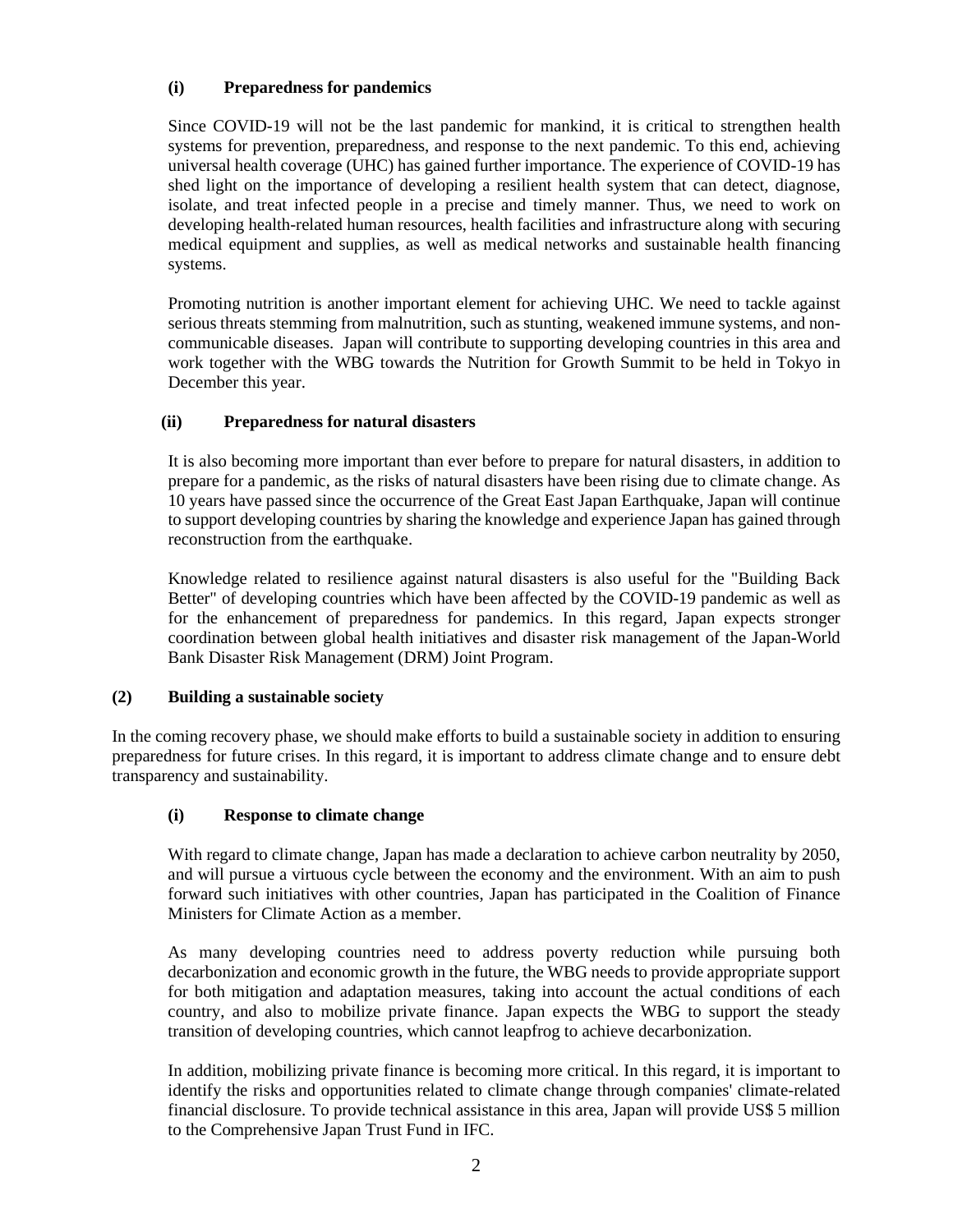#### **(ii) Securing debt transparency and sustainability**

The impact of the COVID-19 pandemic has exacerbated debt situations in developing countries. Securing debt transparency and sustainability is essential to ensure their sustainable growth.

Given the significant financing needs of developing countries, Japan welcomes the G20 and Paris Club's agreement on the final extension of the Debt Service Suspension Initiative (DSSI). Japan expects that the extension as the final one would incentivize developing countries to move towards structural solutions of their debt issues through the Upper Credit Tranche IMF-supported programs and, as needed, debt treatments under the Common Framework.

Japan thinks it important that all creditors who are implementing the DSSI will participate in debt treatments under the Common Framework in a full and transparent manner, while other official bilateral and private creditors will fully implement debt treatments in line with the comparability principle. The Common Framework should be operationalized through launch of the Creditor Committee as early as possible.

To secure steady investment inflows to developing countries, it is critical for these countries as well as creditors and investors to have a precise picture of the debt situations in normal times. To this end, Japan encourages the World Bank, together with the IMF, to ensure debt data transparency and accuracy through debt data reconciliation. Japan also expects the World Bank to accelerate its capacity building assistance to improve debt management and transparency of developing countries.

In order to strengthen these initiatives, Japan requests steady implementation of the Sustainable Development Finance Policy, which was introduced in the 19th replenishment of the International Development Association (IDA).

## **(3) Building the foundation for growth (Quality Infrastructure Investment)**

In order to achieve robust growth of developing countries in the recovery phase from the COVID-19 pandemic, it is necessary to promote investments in infrastructure that serves as the foundation for growth, taking into account the economic and social changes due to the spread of COVID-19.

For developing economic foundation, fostering new industries, and creating new jobs in fields including digital and green, it is important to promote Quality Infrastructure Investment with due consideration to safety, including cybersecurity and data privacy, as well as inclusiveness, openness, sustainability, and governance, among other principles.

Such principles should be ensured not only in projects supported by the WBG, but also in infrastructure investments financed by other multilateral development banks or governments of developing countries themselves, or through foreign direct investments. Japan expects the relevant knowledge to be shared through the WBG's support for project preparation and technical assistance.

In this regard, Japan will continue to provide support through various facilities such as the Quality Infrastructure Investment Partnership Trust Fund and the World Bank Tokyo Development Learning Center (TDLC). In addition, Japan will make an additional contribution of US\$ 10 million to the Global Infrastructure Facility (GIF) for which Japan currently serves as a co-chair.

#### **4. Reinforcing the financial foundations of the WBG**